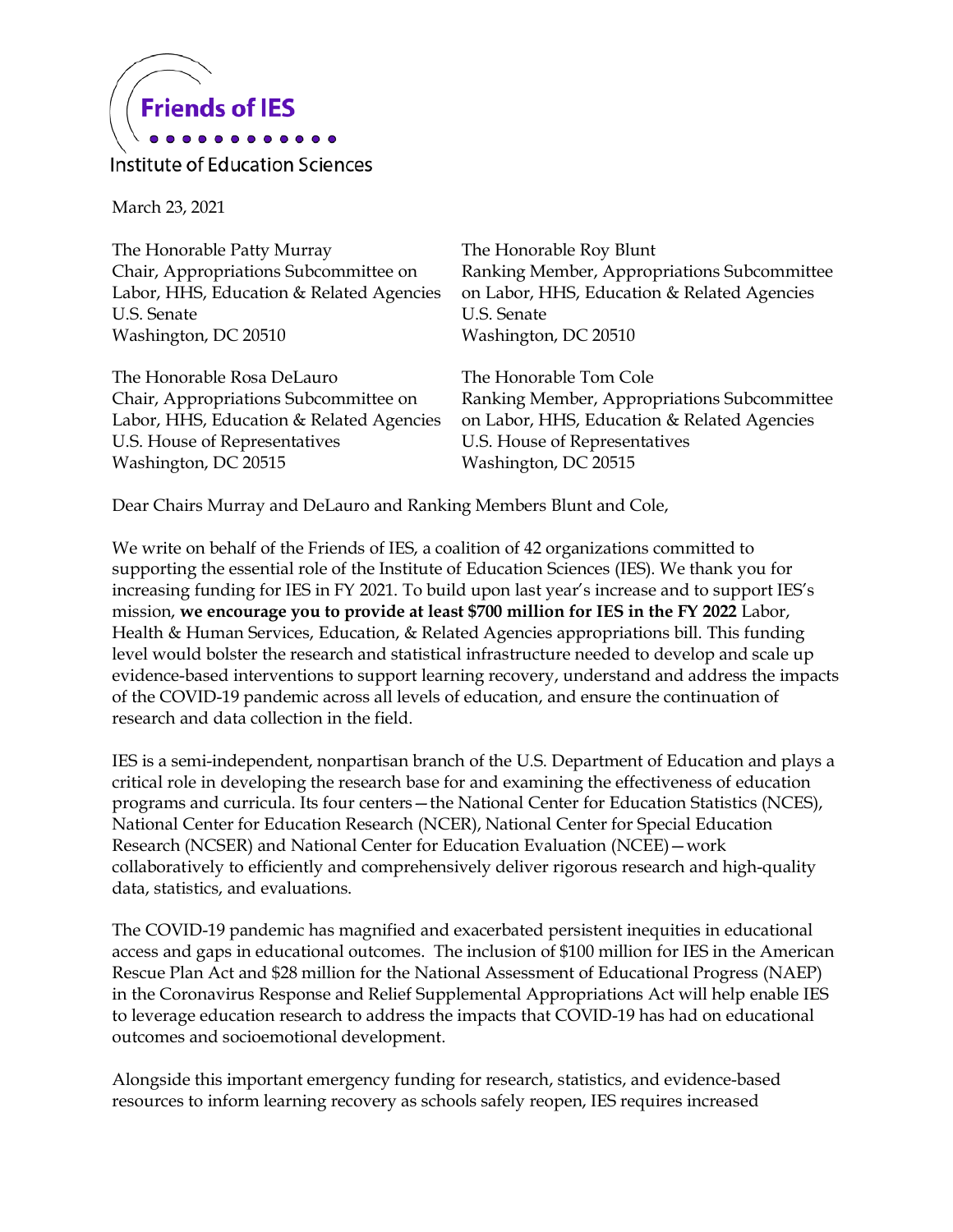investment to address educational needs beyond the pandemic. While we are deeply grateful for the increased funding for IES over the past few fiscal years, IES remains constrained in its flexibility to fully fund emerging research areas and scale up promising interventions and resources. Appropriating at least \$700 million for IES will allow the agency to make up for a decade of lost purchasing power due to constrained spending as a result of the budget caps, while supporting the education research and statistical infrastructure that are essential to education policy and practice.

**COVID-19 has had impacts on ongoing research and data collection.** The closure of schools and shift to remote instruction at all levels of education were needed to help mitigate the spread of COVID-19, but had the effect of essentially halting research in the field. Although NCER- and NCSER-funded grantees have adjusted their research where possible to remote and hybrid instruction, this pivot has also resulted in unanticipated costs and delays to account for necessary COVID-19 protocols. In addition, in-person methods training institutes that help develop the skills of the next generation of education researchers were canceled. Several longitudinal surveys conducted by NCES have also had reduced response rates and delays as school, district, and state leaders appropriately prioritized the continuation of instruction and school services. IES has an important role in advancing innovative and rigorous research, but there is also a need to restore research and professional development opportunities lost during the pandemic.

## **IES collects data, measures progress, and tests solutions to help tackle the persistent challenges in education—as well as the emerging issues brought on by the pandemic. But more resources are crucial to this effort.**

Prior to and during the pandemic, IES has funded only one of every ten grant proposals. Additional funding is critical to ensure knowledge-generating research that will improve our schools and better support the achievement of our students. Insufficient funding for **Research, Development, and Dissemination (RD&D)** has constrained the ability to award grants in emerging lines of inquiry and tackle pressing questions about education. Additional investment in RD&D could support new high-risk, high-reward research with the potential for transforming education, along with funding research in foundational and emerging areas in education and supporting the synthesis of research findings for use by all education stakeholders.

**The National Center for Education Statistics (NCES),** one of the 13 federal principal statistical agencies, provides objective data, statistics, and reports on the condition of education in the United States. NCES also provides critical investment in State Longitudinal Data Systems, which have helped states link K-12, postsecondary, and workforce systems to gain a better understanding of education and workforce outcomes. Due to limited funding and staff resources, NCES is constrained in its capacity to meet the real-time data needs of researchers and policymakers. More than 50 K-12 education and research organizations support additional funding and staff for NCES to be able to conduct a School Pulse Survey to understand how schools are responding to the pandemic, as well as how schools are implementing programs to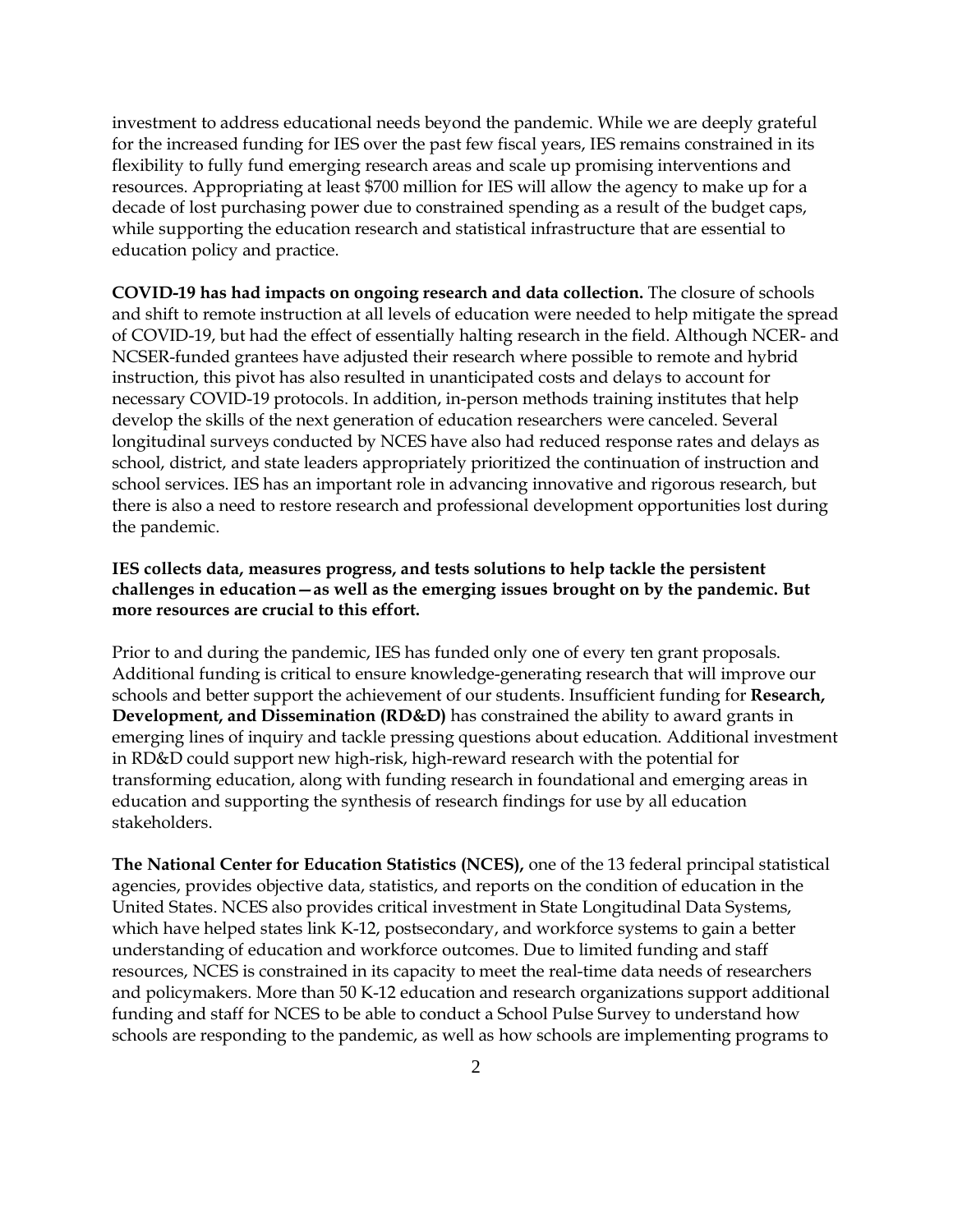address the educational and socioemotional needs of students once schools safely reopen. Additional funding for NCES can provide the capacity to develop and administer surveys, analyze data on timely education issues, and link administrative education data to health and employment data for evidence-based policymaking and to understand the broader context of outcomes.

**The Nation's Report Card, NAEP**, provides essential educational indicators on the progress of the nation's students and schools. While the NAEP  $4<sup>th</sup>$  and  $8<sup>th</sup>$  grade math and reading assessments are postponed a year, resources allocated to NAEP contribute to planning for assessment cycles and surveying participating schools, teachers, and students. NCES is currently using the school background questionnaires as the mechanism for the 2021 NAEP School Survey. We are thankful for the additional funding provided in the FY 2021 final appropriations legislation for NAEP, but there is a continued need for resources to keep up with inflation for assessment costs and to account for pandemic-related delays to the Long Term Trend 17-year-old assessment and 8th grade assessments in U.S. history and civics.

**The National Center for Special Education Research (NCSER)** is the only federal agency specifically designated to develop and provide evaluations for programs for students with disabilities, but currently has a budget that has remained relatively flat since FY 2014. Research funded by NCSER has resulted in programs such as those that support youth with high functioning autism experiencing high levels of anxiety, individuals with Down syndrome learning to read, and students with learning disabilities studying to master math word problems. NCSER also provides special educators and administrators research-based resources that support the provision of a free appropriate public education and interventions to foster self-determination in students with disabilities as they transition into adulthood. COVID-19 has had a disproportionate impact on students with or at-risk of disabilities who have faced significant barriers to educational access over the past year. With additional funding, NCSER could support data and evidence-based resources to guide teachers, administrators, and policymakers in state and local agencies on continued COVID-19 response and recovery.

**The Regional Educational Laboratories (RELs)** conduct applied research that is directly relevant to state and district administrators, principals and teachers. RELs also ensure that research is shared widely through its deep dissemination networks. During the pandemic, the RELs have provided a wide range of evidence-based resources to guide teachers, school leaders, and state and local officials on COVID-19 response. This work included a toolkit and professional development to help public school districts better understand how their students are faring due to school closures, guidance to state officials for reopening schools, and webinars on adapting instruction for English learners during the pandemic. This work is all driven by the state education agencies and other stakeholders in the regions. Additional funding is needed to research and support growing local and regional needs to respond to the impact of the pandemic on academic, social and emotional learning.

We have also appreciated the inclusion of language in recent appropriations bills calling for the Department of Education to address how it will ensure adequate staffing levels, including in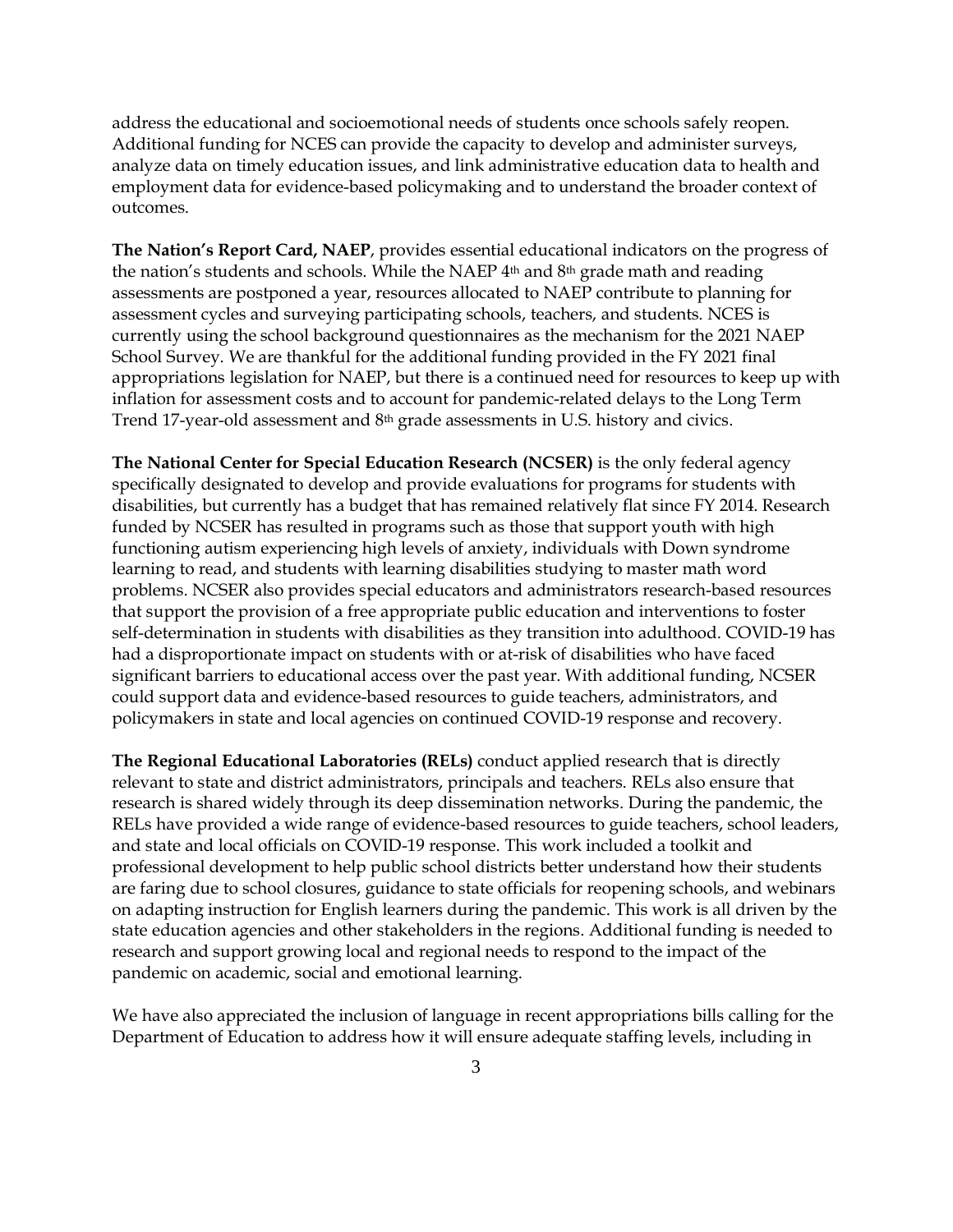IES. Over the past decade, staff levels at IES have decreased by 15 percent, leading to overall challenges in the execution of key research, statistical, and evaluation activities. We look forward to your continued oversight on this issue to ensure IES has the necessary staff to effectively carry out its mission.

**We urge Congress to appropriate at least \$700 million for IES**. As our country emerges from a year of the greatest national disruption our schools have ever seen, it is critically important that our teachers, school leaders, students, and families have the information they need to know about the impact COVID-19 has had on students' learning and a roadmap to reverse the inevitable learning loss the pandemic has caused. Researchers must also seize on this disruption to take stock of remote and hybrid learning to identify what works and where improvement is needed.

The federal investment in biomedical research over the years has led to discoveries that have resulted in vaccines, treatments, and other measures that have been part of the public health response to COVID-19. A similar, sustained investment in the education research and statistical infrastructure at IES is necessary to inform the development of tools and resources to support the success of our nation's students, teachers, and education leaders, during the pandemic and beyond.

Sincerely,

American Educational Research Association American Psychological Association American Statistical Association Association of American Universities Association of Population Centers Association of Public and Land-grant Universities Boston University Carnegie Mellon University Center for School Health Innovation & Quality Consortium of Social Science Associations Council for Exceptional Children Council of Administrators of Special Education EDGE Consulting Partners ETS Federation of Associations in Behavioral and Brain Sciences (FABBS) Florida State University Institute for Higher Education Policy (IHEP) Johns Hopkins University Knowledge Alliance LEARN Coalition Lehigh University National Association of School Psychologists